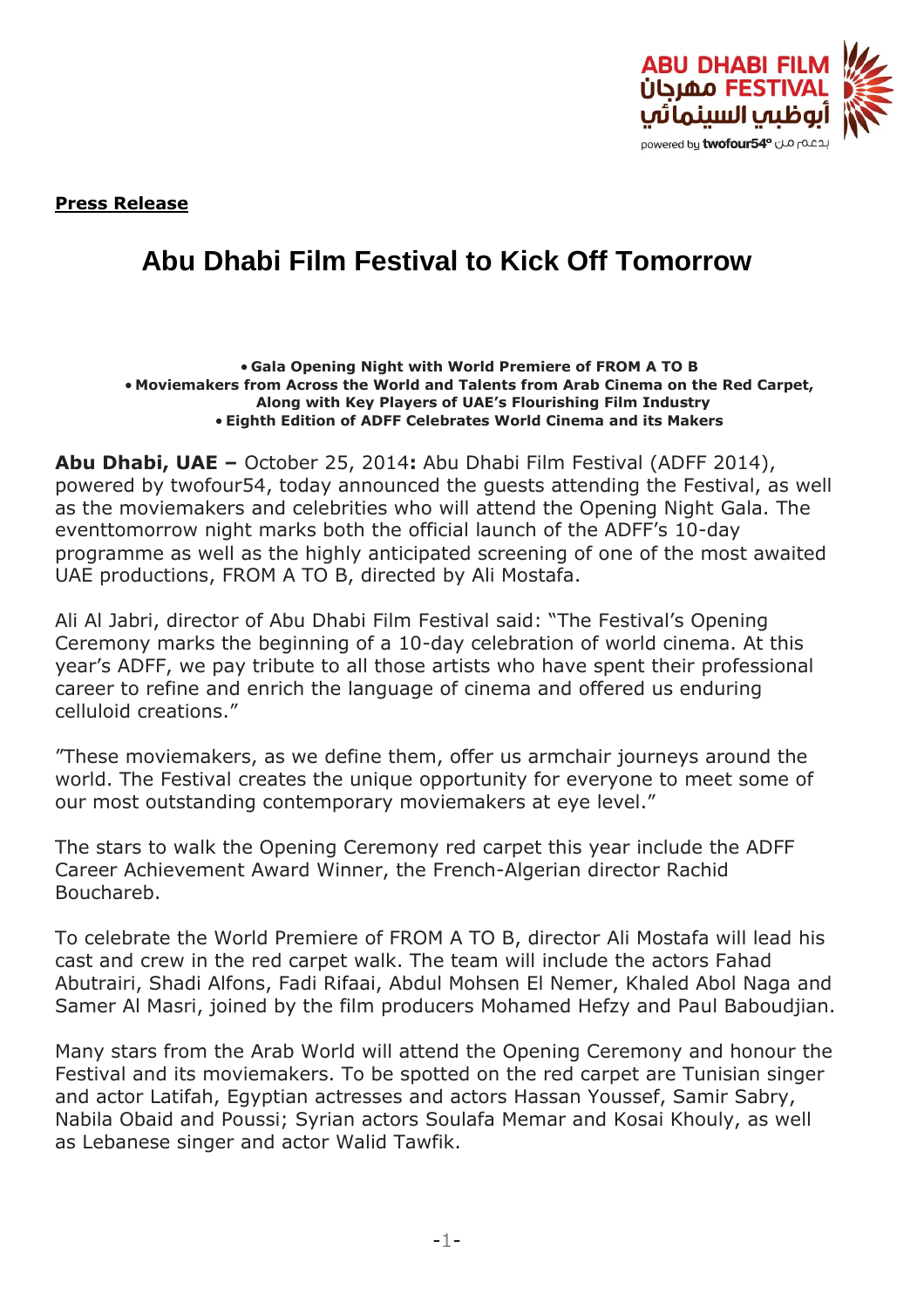

They will be joined by talents from the GCC region, including Kuwaiti actors Abdulhussain Abdulredha, Mohammed Al-Mansour and Dawood Hussain, Omani celebrity Ibrahim Al Zadjali, Saudi actor Ibrahim Al Harbi, Emirati actor Huda Al Khatib as well as Bahraini actors Zahra Arafat and Ali al Ghurair.

Also to be spotted on the red carpet are British actress-director Carmen Chaplin and actor Shaan Shahid from Pakistan.

Moviemakers presenting their films in various competition categories and special programmes of the Festival will attend the Opening Ceremony. Among them are participants from the Narrative Feature Competition such as famed Mauritanian director Abderrahmane Sissako (TIMBUKTU) and the delegation of the film THE VALLEY, including director Ghassan Salhab, as well as actresses Carole Abboud and Yumna Marwan. The director of the movie MEMORIES ON STONE, Shawkat Amin Korki, will arrive together with his producer Mehmet Aktas. For the film TALES, director Rakhshan Bani Etemad and producer Jahangir Kosari will be present.

Among those presenting films in the New Horizons Competition and adorning the red carpet are Jordanian director Naji Abu Nowar (THEEB), who will receive the Variety Arab Filmmaker of the Year Award later during the Festival, the team of Indian production LABOUR OF LOVE - director Adityavikram Sengupta and producers Jonaki Bhattacharya and Vikram Mohinta, as well as director Raad Mushatat and actor Mahmoud Abu Al Abbass of Iraqi film THE SILENCE OF THE SHEPHERD.

Documentary filmmakers attending the red carpet are Hungarian director Marcell Gerő (CAIN'S CHILDREN), Palestinian director Amer Shomali (THE WANTED 18), Emirati director Nujoom Al Ghanem (SOUNDS OF THE SEA), director of Iraqi short film THE WAR Mohamed Al Daradji as well as Bader Ben Hirsi, director of Yemeni film A NEW DAY IN OLD SANA'A, slated to be screened in ADFF's Special Programme 'The Arab Diaspora'.

The presidents of ADFF's three Competition sections, Irrfan Khan, Catherine Dussart and Christiane Voros, will lead their fellow jury members on the red carpet. Emirates Film Competition contenders and jurors will also embellish the red carpet.

Among key industry representatives attending from the region are Elias Antypas, Hikmat Antypas Jr., Walid Al Wadi, Nashwa Al Ruwaini, Abdulhamid Juma, Masoud Amralla Al Ali, Jamal Al Sharif, Khalil Benkirane, Hani Farsi, Mario Haddad and Nawaf Al-Janahi.

ADFF today also announced the names of those movie-makers travelling to ADFF later on during the Festival. Among the guests attending are Academy Award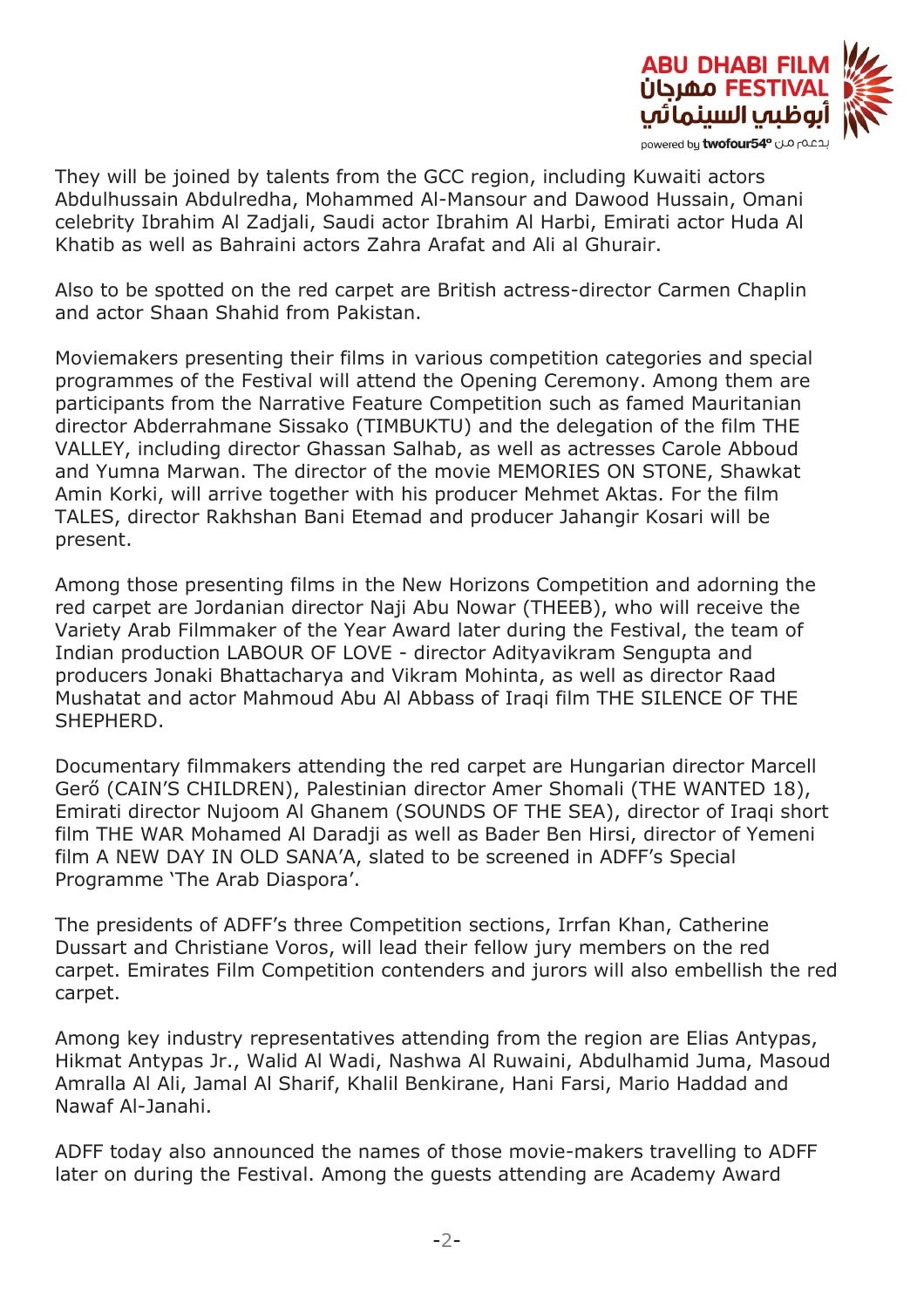

winner Susanne Bier from Denmark (A SECOND CHANCE), Saudi producer Mohammad Al Turki (99 HOMES), the crew of the documentary NEXT GOAL WINS, producer Kristian Brodie and goal-keeper Nikie Salapu, French director Laurent Cantet (RETURN TO ITHACA), Italian director Saverio Costanzo and actress Alba Rohrwacher (HUNGRY HEARTS), Syrian director Talal Derki (RETURN TO HOMS), producer-director duo Guilaume de Seille and George Ovashvili (CORN ISLAND), Egyptian director Ibrahim El Batout with producer and actor Amr Waked (EL OTT), as well as Mexican director Nicholas Echevarria together with the subject of his documentary, the Mexican artist Santos de la Torre (ECHO OF THE MOUNTAIN).

Also confirmed to attend the Festival are Nadir Moknéche (DÈLICE PALOMA), Russian actor Alexey Serebryakov (LEVIATHAN), Swiss-Iraqi director Samir (IRAQI ODYSSEY), as well as American director Peter Sattler (CAMP X-RAY), Dutch-Algerian director Karim Traidia (THE POLISH BRIDE), the iconic Japanese director Shin'ya Tsukamoto (NOBI: FIRES ON THE PLAIN) and French director Cyprien Vial (YOUNG TIGER).

The full list of talents attending the Festival can be found [here.](http://abudhabifilmfestival.us1.list-manage.com/track/click?u=99df6946124684fa19e13f586&id=057c26e801&e=5bf4684a98)

--Ends--

For images please click [here](http://abudhabifilmfestival.us1.list-manage1.com/track/click?u=99df6946124684fa19e13f586&id=9e1e3345bf&e=5bf4684a98)

Pictures and Footage can be downloaded in the press centre on the website. [adff.ae/pressmaterials](http://adff.ae/pressmaterials) password: pressmaterials2014

For more information, please contact: William Royce, twofour54: D: +971050 614 6653 E: [william.royce@twofour54.com](mailto:mawya.alqaissieh@twofour54.com)

## About Abu Dhabi Film Festival

Abu Dhabi Film Festival (ADFF), powered by twofour54, is presented each October to help create a vibrant film culture throughout the region. With a focus on Arab cinema and the wealth of emerging and established film talent from around the world, ADFF has become one of the most anticipated cultural events in Abu Dhabi, helping to enhance the emirate as a hub of creativity.

Abu Dhabi Film Festival is committed to curating exceptional programs and engaging and educating the local community with their own and other cultures through the art of cinema. The films of Arab film directors are presented in competition with those of the most respected film-makers from all over the world.